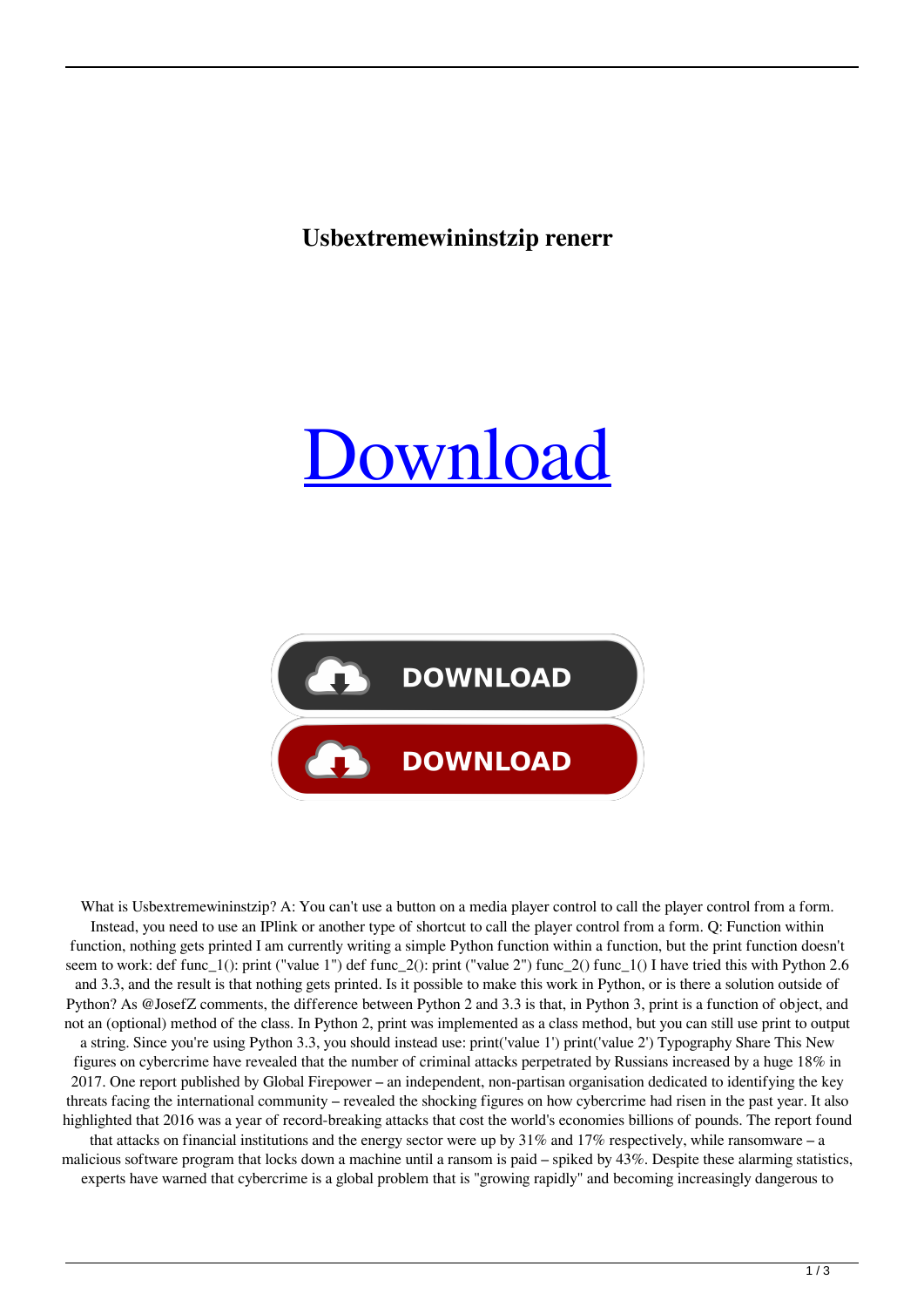businesses. According to the report, cybercriminals are not only using more sophisticated technology, but are also getting bolder and are increasingly willing to target industries that are crucial to the country. It adds that nation states, criminal networks, and terrorist